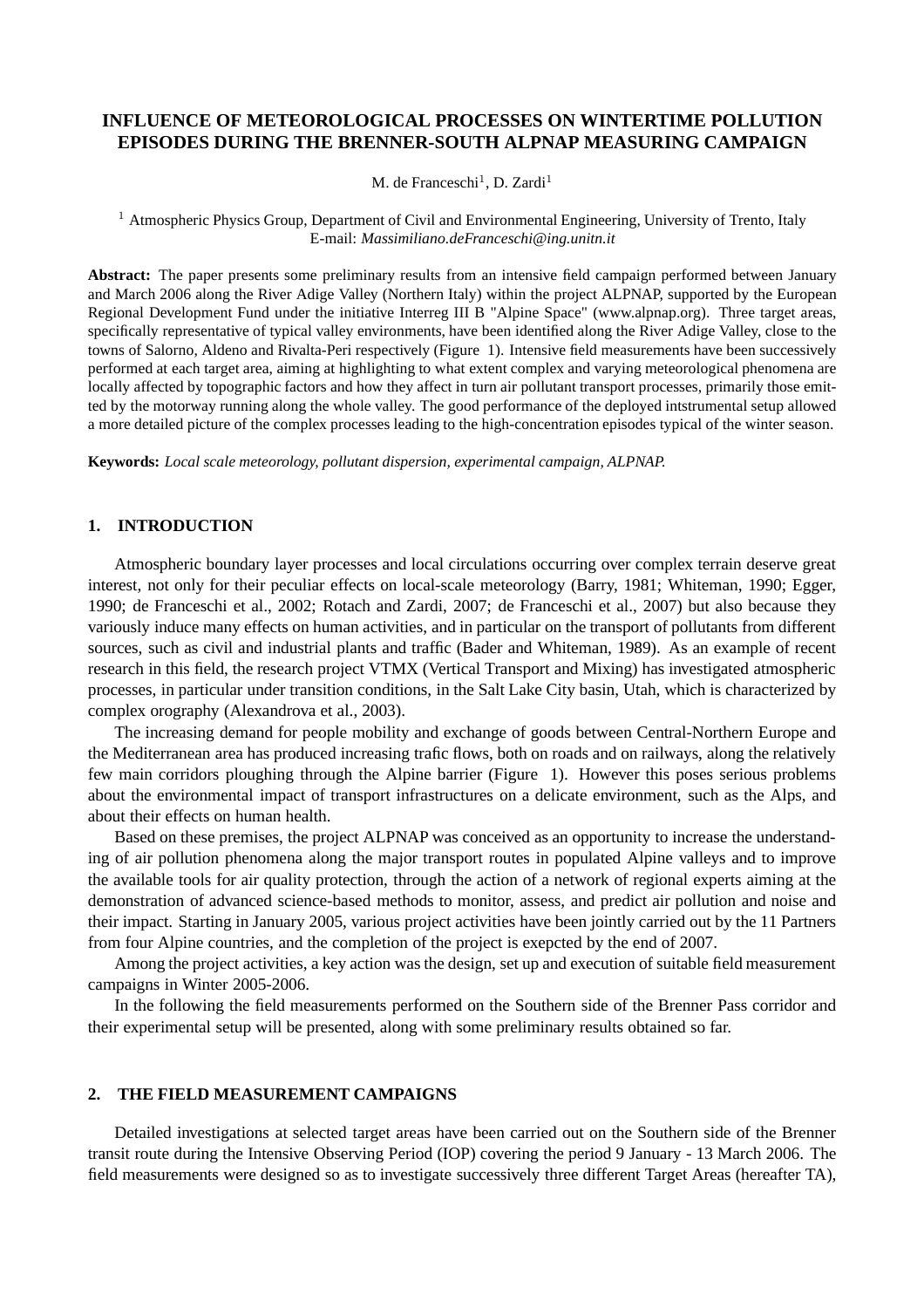

**Figure 1:** Location of the three "Brenner South" Target Areas (BS1 - BS2 - BS3), representative of typical Alpine valley transects along the "Autobrennero - A22" highway, South of the Brenner Pass (Source GoogleEarth)



**Figure 2:** Overview of the main meteorological quantities (atmospheric pressure, wind and precipitation) and daily mean  $PM_{10}$  concentration. The value for atmospheric pressure, as well as for  $PM_{10}$  concentration (shifted by 900 in the graph), is an average along the whole Brenner corridor (i.e. from Bolzano to Verona). The (vectorial) daily average for wind speed (magnified by a factor 10 and shifted by 900) and direction (remapped from 0◦ -360◦ to 940-1000) are evaluated for each TA under consideration, while the reference daily total precipitation (shifted by 900) is referred to Trento.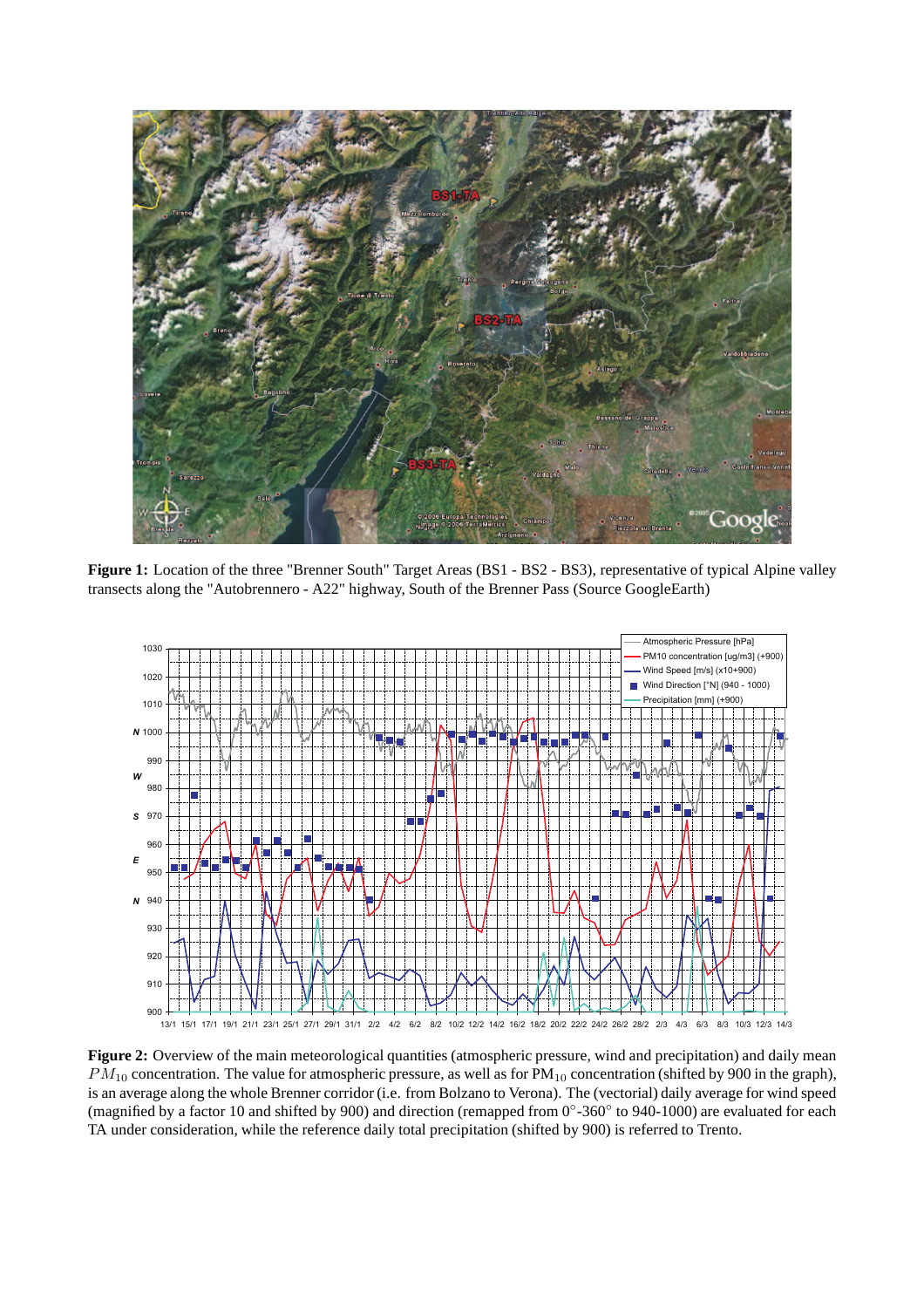selected for their features (e.g. orographical characteristics) specifically affecting processes determining airquality (Figure 1). The measurement schedule was planned so as to cover various phenomena occurring at each TA for more than one week, in order to capture various weather and traffic conditions, and in particular the most critical ones, leading to typical winter peak episodes of air pollution in the area. As the main target of the project was the impact of pollutants poduced from transit transport, each TA was selected far enough from the major adjacent urban areas to minimize their direct influence on pollutant concentration, but close enough to minor towns so that the Health Impact Assessment be statistically signficant.

The rationale behind the IOP design has been thoroughly discussed with local authorities and led to a unique experimental setup, which had never been deployed with such an effort in these areas before. The instruments included 4 air-quality mobile stations (owned and operated by the local Environmental Agencies), that were placed at selected locations across each valley section, not only on the valley floor but also along the sidewalls, in order to get measurements of concentration at various distances and heights in the direction normal to the main road axis. In particular in the choice of the above locations the following criteria have ben kept: a) one site close to the highway, in order to measure concentrations representative of traffic emissions; b) a second site located in a rural area between the highway and the towns; c) a third one inside the towns where other major sources of pollutant were expected; d) the last site at a higher location on the slopes of the valley in order to capture concentrations due to the background or far field transport and appreciate vertical gradients. The devices for turbulence measurements (i.e. ultrasonic anemometer and open-path IRGA), the energy-balance instrumentation (i.e. 4 channel radiometer, ground heat flux, ground surface temperature and air temperature from 0.1 m to 5 m) and the SODAR for the retrieval of wind profiles (up to a height of approximately 400 m a.g.l.) were located by the middle of each of the valley sections under investigation in order to provide data representative of the whole TA. Moreover, a set of 5 air temperature and relative humidity sensors have been located on one slope at each TA, in order to get pseudo-vertical measurements representative of the thermal structure of the atmosphere within the valley (Whiteman et al., 2000; 2004).

#### **3. DATA ANALYSIS AND PRELIMINARY RESULTS**

One of the first issues addressed before the data analysis and interpretation, was the representativeness of each single field phase, i.e. whether the pollution episodes measured during the investigations at one single TA were due to the specific site or were common to the whole valley and thus were displayed also at the remaining two TAs. All available  $PM_{10}$  daily averages between Bolzano and Verona (not shown here) strongly support the hypothesis that, apart from a slight site-to-site variability (amenable to local-scale meteorological phenomena and local emissions), the pollution episodes can be considered almost the same at the different sites.

Another relevant information, gathered from a general overview of the single pollution episodes, allows to point out the relevance of meteorological factors in determining the concentration levels. Since the daily and weekly cycles of traffic along the highway are very similar during the whole measurement period, emissions can be considered as having a typical and well defined pattern, thus relating the variability of concentration levels to the atmospheric processes which affects the transport and dispersion of pollutants, as well as the photochemical reactions of various species.

Looking briefly at the correlation between NO concentration and traffic, one may observe that this is relevant only in the two measuring stations near the highway, where also the effect of daily traffic cycles is well recognizable. This observation is also true for  $NO<sub>2</sub>$ , although a weaker variation is observed, due to inertial effects. As previously recalled, low NO concentration far away from the linear source is mainly determined by chemical transformation from NO to  $NO<sub>2</sub>$ . On the contrary, lower difference in  $NO<sub>2</sub>$  concentration may be observed among different stations, probably due to higher background values, typical of Winter situations, displaying strong atmospheric stability and allowing a persistent stagnation of pollutants.

From a more detailed analysis of the air quality and concurrent meteorological data collected at the various TAs (the schematic comparison of  $PM_{10}$  concentrations and meteorological quantities is reported in Figure 2), it is possible to draw a first series of considerations which may require more attention in further deepening the analysis. First of all, the persistence of strong inversion layers, in connection with weak wind conditions